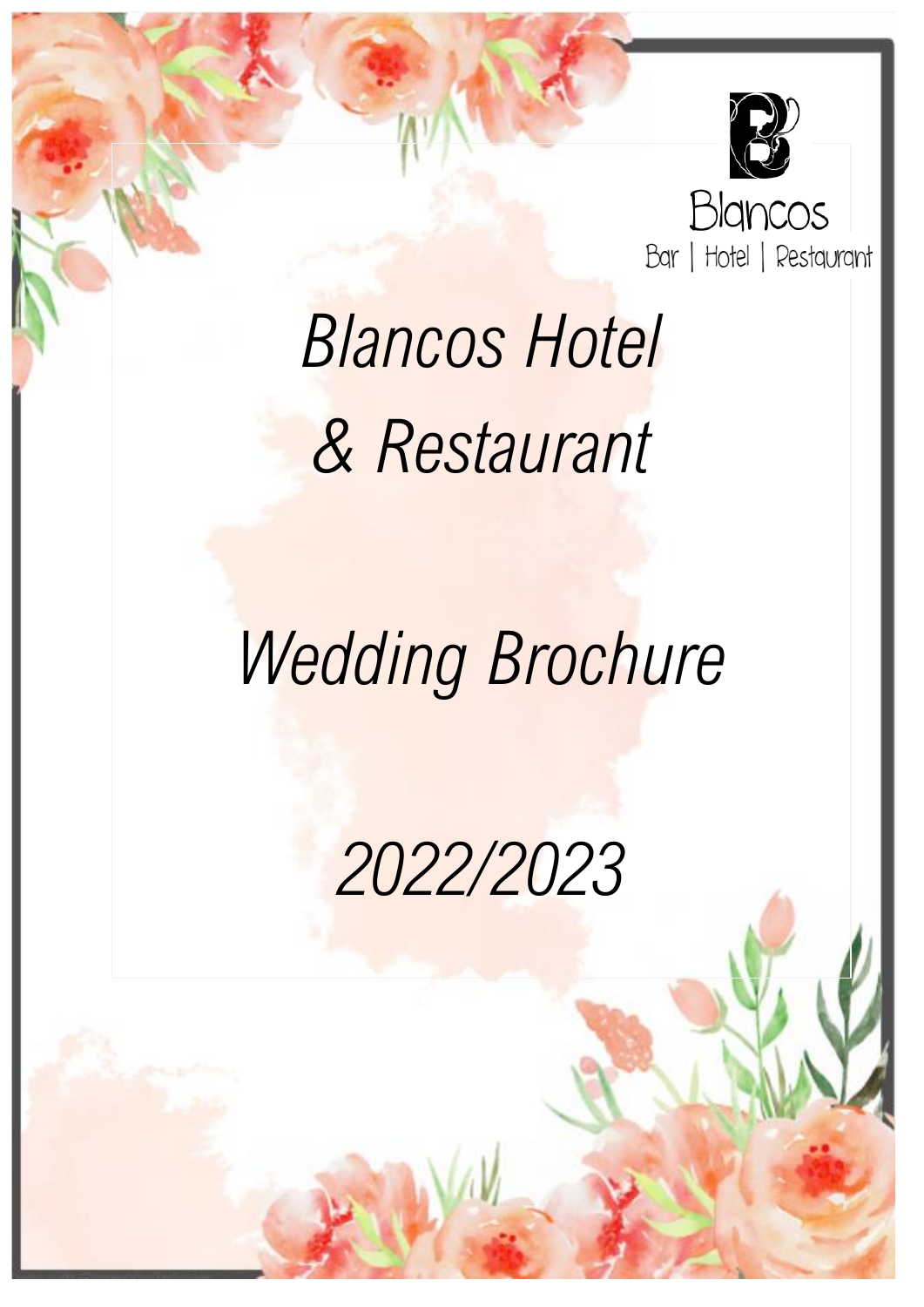### Congratulations…….

….on your engagement and forthcoming Wedding! We are delighted that you have selected Blancos Hotel & Restaurant as a possible venue for your Special occasion. We are licensed to hold Civil Marriage and Civil Partnership Ceremonies, so, you have the option of a complete Wedding day package here at the hotel. Friendly and highly professional staff work side by side with you, tailor making a perfect and unique Wedding Day Package for you and your partner. From the Ceremony and Reception to the Accommodation for your stay, every last detail is well thought of and prepared, allowing your whole day to go ahead without a hitch. If you would like to organise an appointment to view our facilities, discuss your Special Day, enquire about dates or to make a reservation, please contact one of our Wedding Co-ordinators on: 01639 864500 Or email us at: info@blancoshotel.co.uk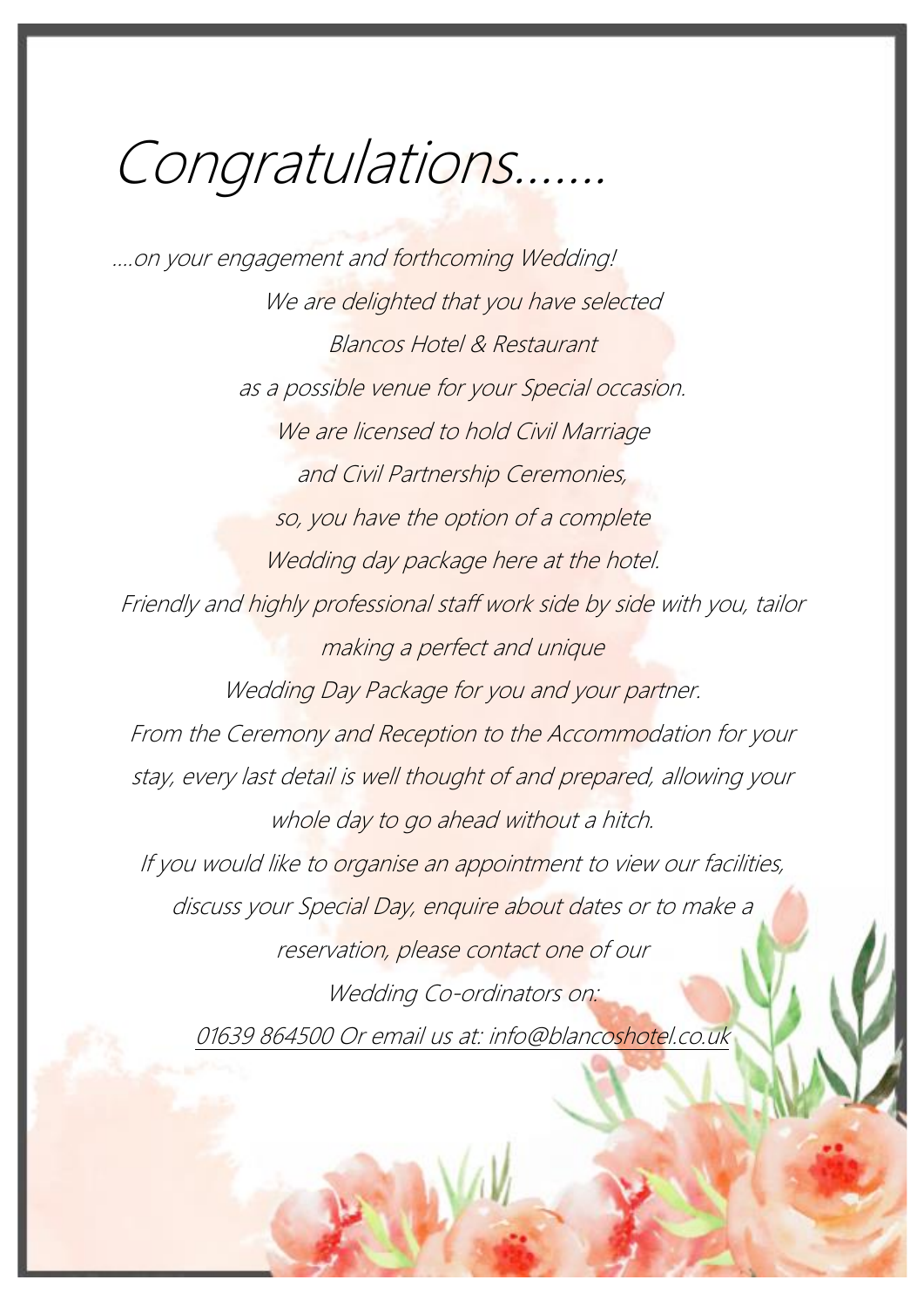### Arrival Drinks

Choice of:

Bucks Fizz Prosecco Kir Royale £4.50

> Cocktail £4.95

> > ~

~

Bottle of Lager Fruity Cider £3.95pp

Welsh Cakes

£1.00pp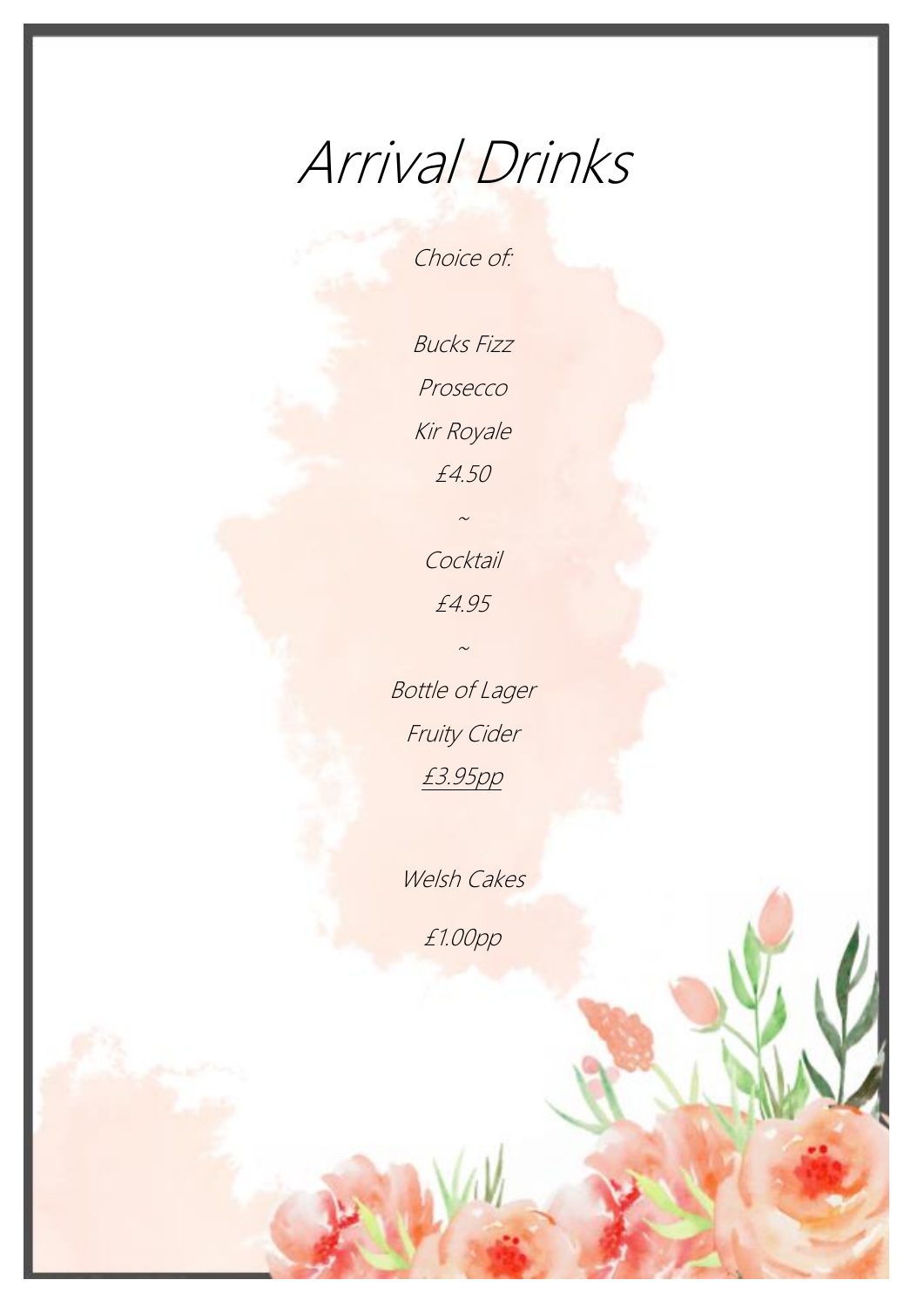Arrival Canapés

#### Fish (Choice of 1)

- Sweet Coconut King Prawns 
	- Thai Style Torpedo Prawns
		- Salmon Crostini
- Mushrooms Stuffed with Cockles, Laver bread & Topped with Y-Fenni Cheese

#### Meat (Choice of 2)

- Duck Spring Rolls
- Tandoori Chicken Strips
- Duck & Orange Spoons
- Indian Meat Samosa
- Welsh Pigs in Blankets

#### Vegetarian Choice of 1)

- Crispy Fried Wontons
- Indian Style Samosas
- Greek Style Hummus with Olive Pastries

Choice of 4:-£8.50pp

Inclusive Arrival Drink - £12.00pp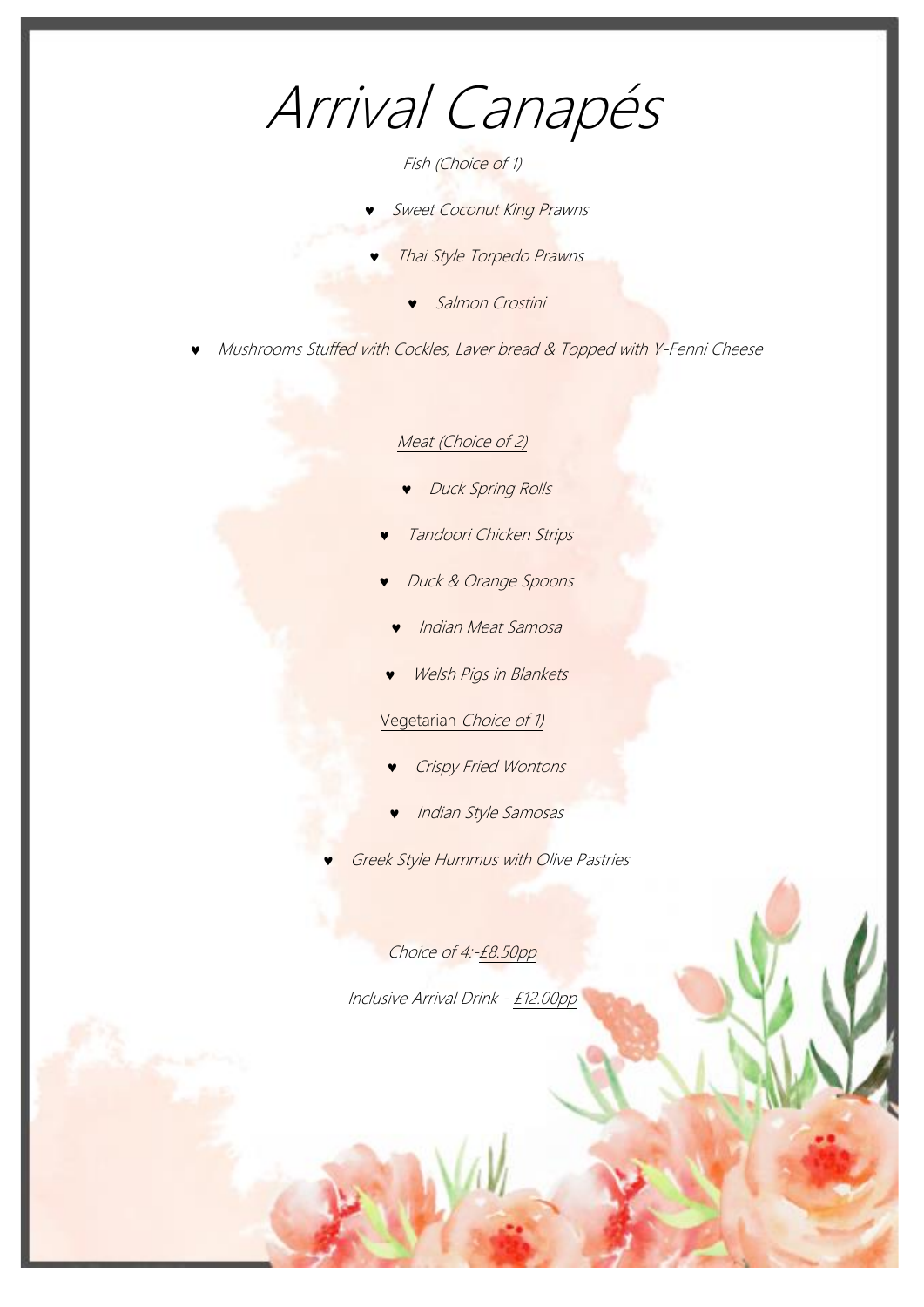### Wedding Package One

Arrival Drink

~

Choice of 2 Starters: Soup of your Choice Prawn Cocktail Duck & Orange Pate Melon with Berries 

~

Choice of 1 Main: Roast Pembrokeshire Turkey Roast Silverside of Beef Roast Chicken (Served with in-season vegetables) Nut Roast (Vegan/Vegetarian option) Choice of Desserts **Coffee** After Dinner Toast Evening Buffet Package (Pre orders apply on starters)

#### \*\*£55.00 per person

\*\*Includes Complimentary Honeymoon Suite for Bride & Groom Extra Adult Day Guests £55.00pp Extra Child Day Guests from: £27.50pp Extra Evening Guests from: £12.50pp DJ: £140.00\*\* Minimum Numbers Required for Fridays & Saturdays Adult Day Guests: 80 Evening Guests: 150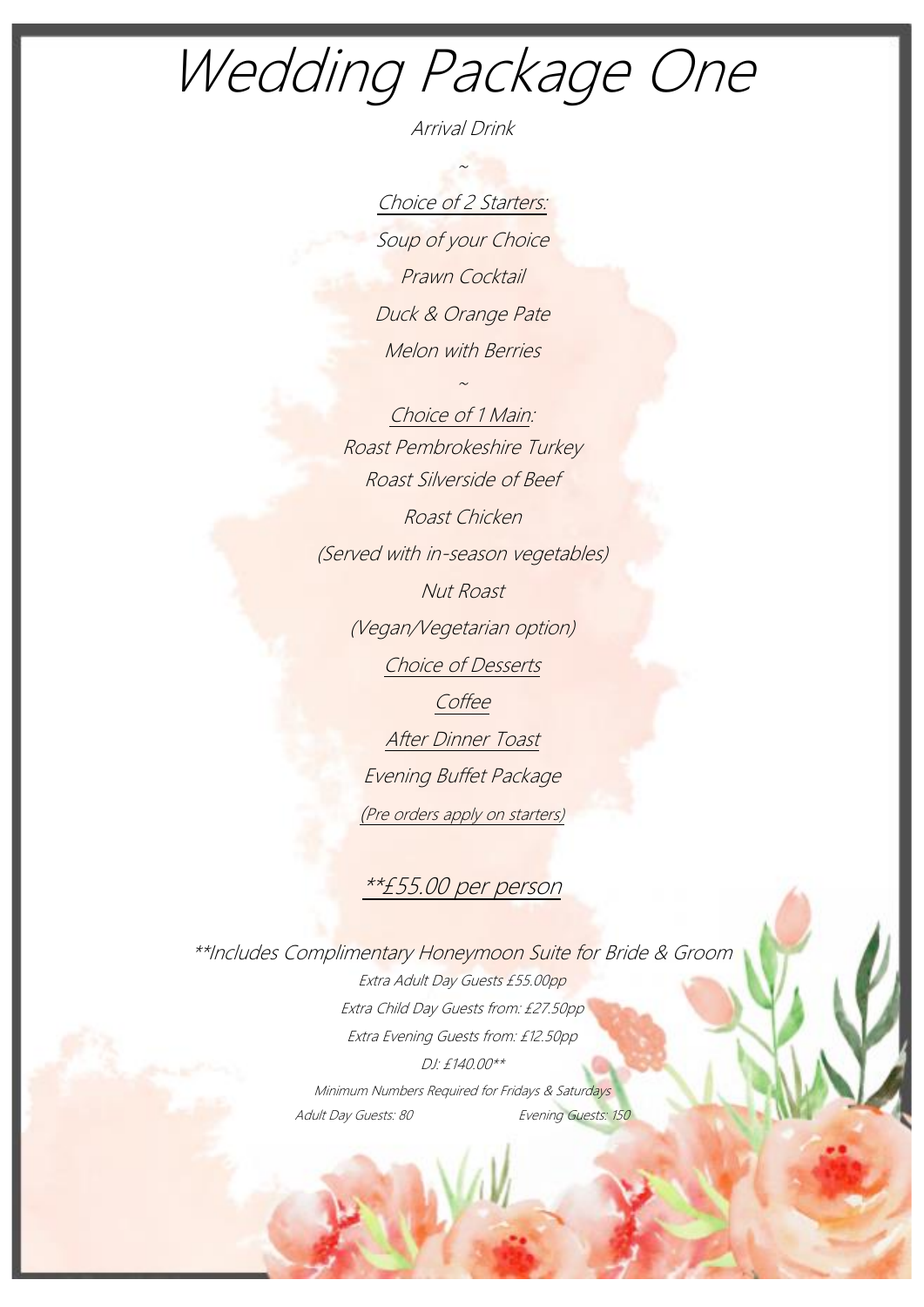### Wedding Package Two

Cold Carvery

#### Arrival Drink

 $~\sim~$ 

Choice of 2 Starters: Soup of your Choice Melon with Mixed Berries Duck & Orange Pate Prawn Cocktail

> $\sim$ Mains:

Roasted Pembrokeshire Turkey, Roast Silverside of Beef, Honey Roast Ham Dressed Whole Salmon (Served with Mixed Salads, Coleslaw, Pasta & Hot New Potatoes,)

> $~\sim~$ Choice of Desserts

> > $~\sim~$ Coffee

 $~\sim~$ After Dinner Toast

 $\sim$ 

Evening Package Buffet (Pre orders apply on starters) \*\*£60.00 per person

\*\*Includes Complimentary Suite for Bride & Groom Extra Evening Guests from: £12.50pp - DJ: £140.00 \*\*Minimum Numbers Required for Friday & Saturday: Adult Day Guests: 80 Evening Guests: 150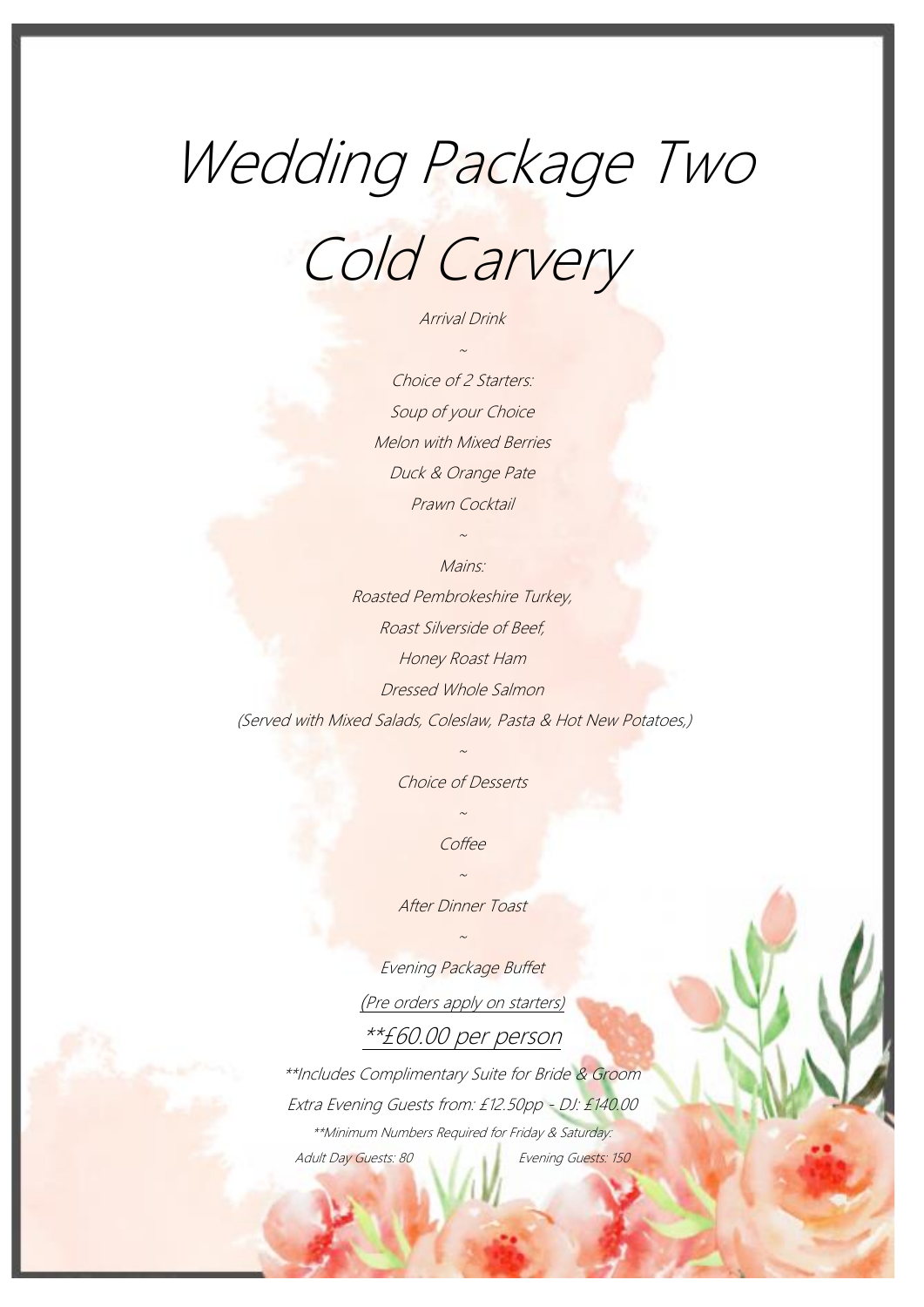### Wedding Package Three

Hot Carvery

#### Arrival Drinks

#### ~Choice of 2 Starters:

Soup of your Choice Melon with Mixed Berries Prawn Cocktail Duck & Orange Pate

#### ~Mains:

Roasted Pembrokeshire Turkey, Roast Prime Silverside of Beef, Roast Pork Leg (Served with Vegetables, New Potatoes & All the Trimmings)

> $~\sim~$ Choice of Dessert

#### $~\sim~$ **Coffee**

~After Dinner Toast  $~\sim~$ 

Evening Package Buffet (Pre orders apply on starters) \*\*£65.00 per person

\*\*Includes Complimentary Suite for Bride & Groom Extra Evening Guests from: £12.50pp - DJ £140.00 Minimum Numbers Required for Friday & Saturday: Adult Day Guests: 80 Evening Guests: 150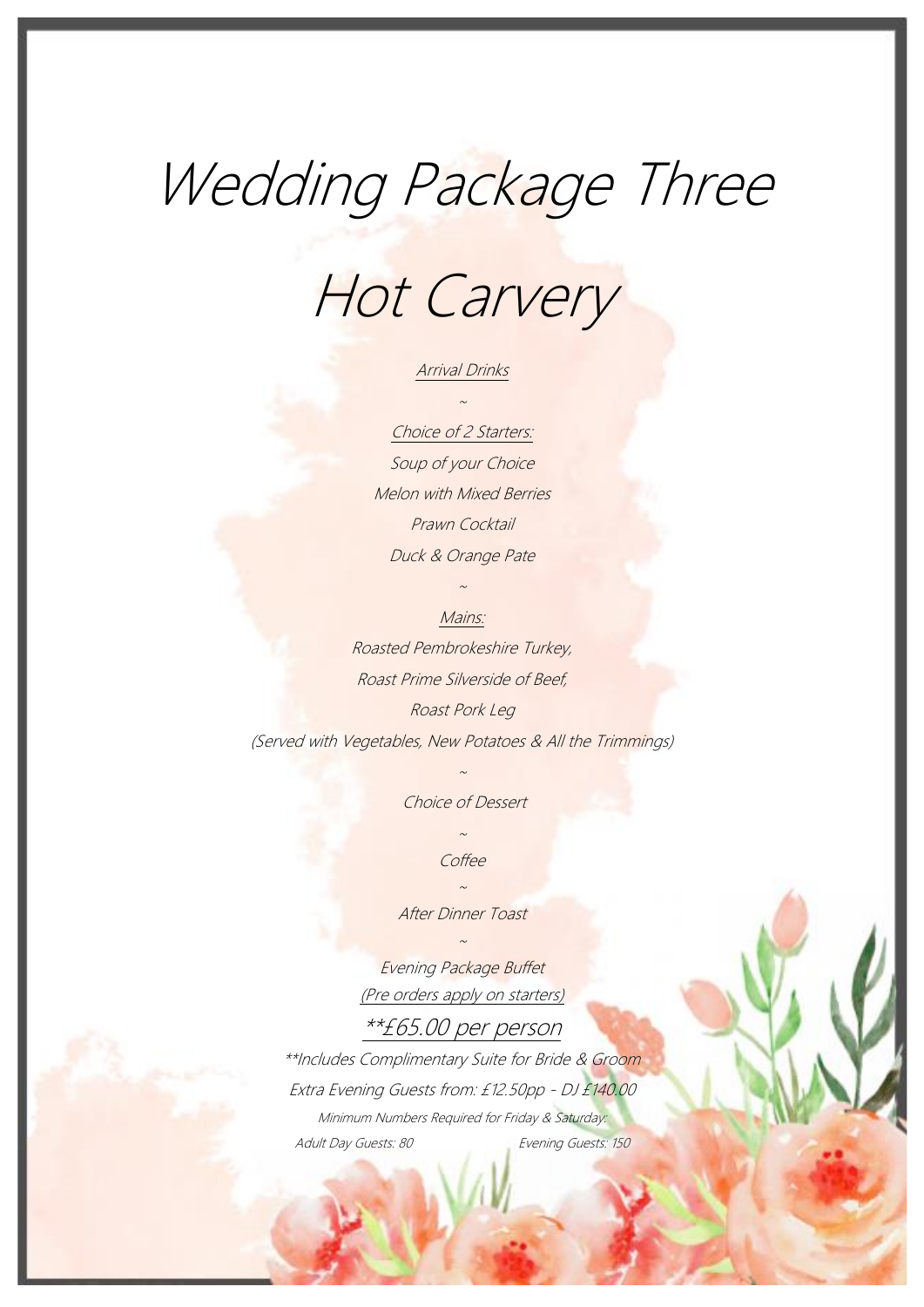### Dessert Menu

#### Choice of 2:

- Profiterole Stack
- Chocolate Fudge Cake
	- Cheesecakes:
		- Lemon
		- **Strawberry**
		- Raspberry
			- **v** Baileys
- (Other options available upon Request)

### Additional Extras

- Cauliflower Cheese
	- **French Beans**
- **Medley of Green Vegetables** 
	- £5.00 extra per table of 8
- Cheese & Biscuits £2.95 per person

Wine

Blancos House Wine Red, White or Rose £16.95 per bottle. A Varied Wine Menu is also available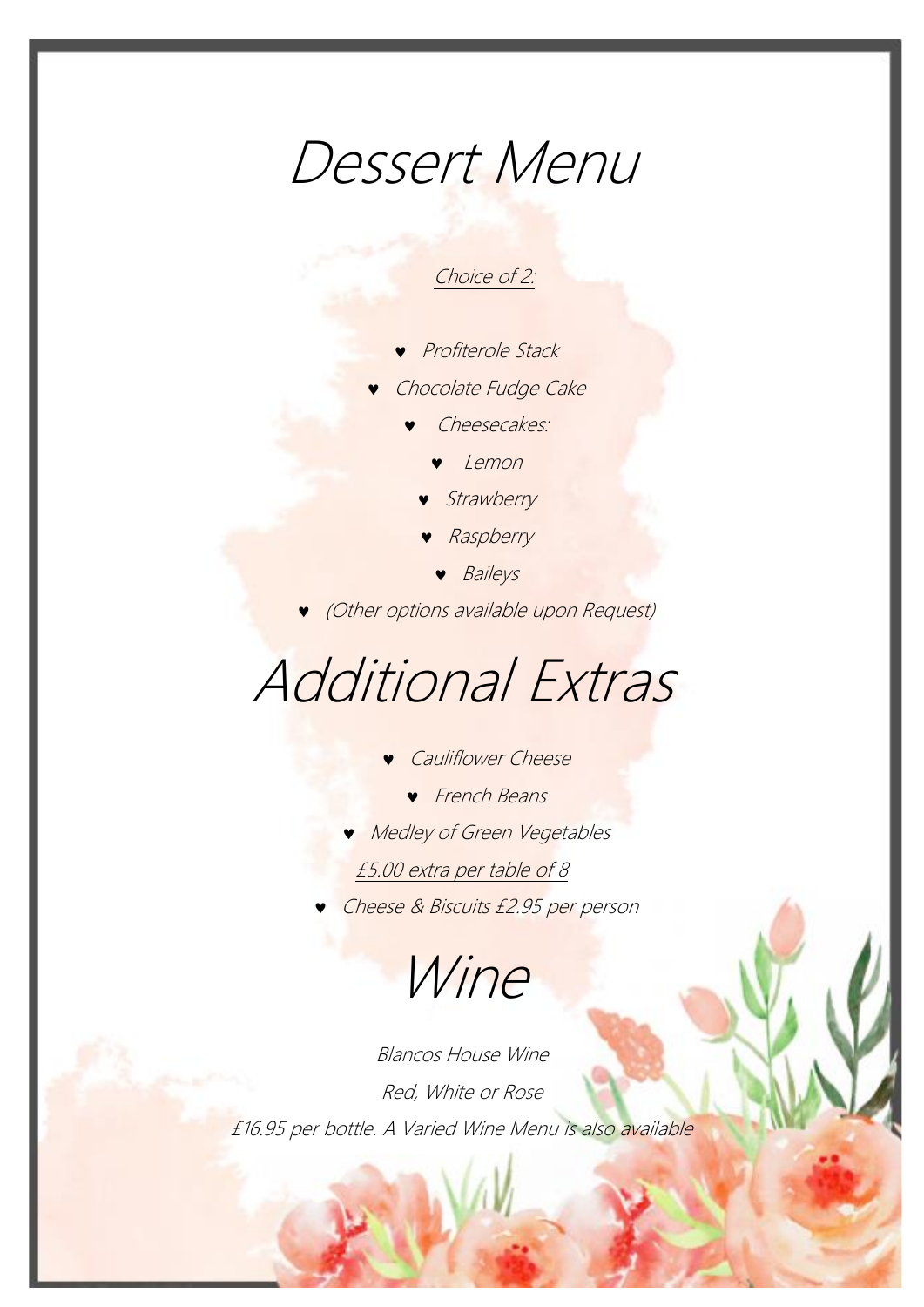#### Buffet Package 1

- Open Sandwiches
- Filled Bridge Rolls
- Welsh Corned Beef Pasties
- Sausage Rolls
- Southern Fries & Dips
- A Selection of Quiche
- Breaded Chicken Strips
- Selection of Welsh Cheeses

#### £12.50 pp Buffet Package 2

- Open Sandwiches
- Filled Bridge Rolls
- Welsh Corned Beef Pasties
	- **v** Sausage Rolls
- A Selection of Quiche
- Breaded Chicken Strips
	- Cold Meat Platter
	- Southern Fries & Dips
		- **Wini Bread Rolls**
- Mixed Salad & Homemade Coleslaw
	- Selection of Welsh Cheeses

£14.95pp

Buffet Package 3

- Open Sandwiches
- Filled Bridge Rolls
- Welsh Corned Beef Pasties
	- **v** Sausage Rolls
	- Selection of Quiche
	- Breaded Chicken Strips
		- **v** Cold Meat Platter
		- **v** Tempura Prawns
- Swansea Market Fish Platter
	- Sothern Fries & Dips
		- **Wini Bread Rolls**
- Mixed Salad & Homemade Coleslaw
	- Selection of Welsh Cheeses
		- £16.95 per head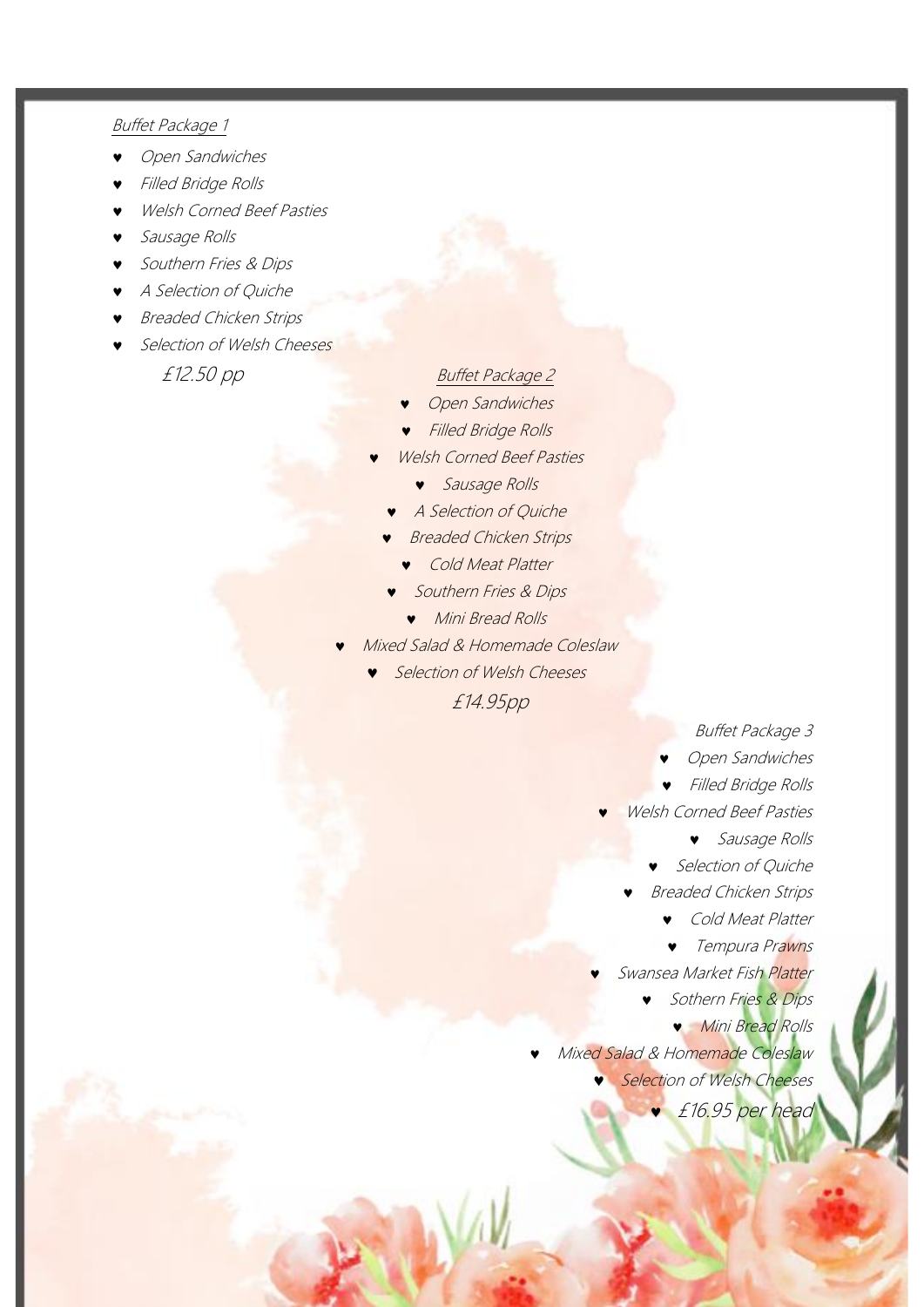# Evening Only Wedding Receptions

For those of you just looking for an Evening Wedding Reception.

Choose an Evening Buffet from our Selection starting at just £12.50pp

> Book our In-House DJ for just £140.00

Add any extra Additional Items you wish

Reserve our Honeymoon Suite For only £80.00

Minimum Numbers required for Friday 120 & Saturday 150 guests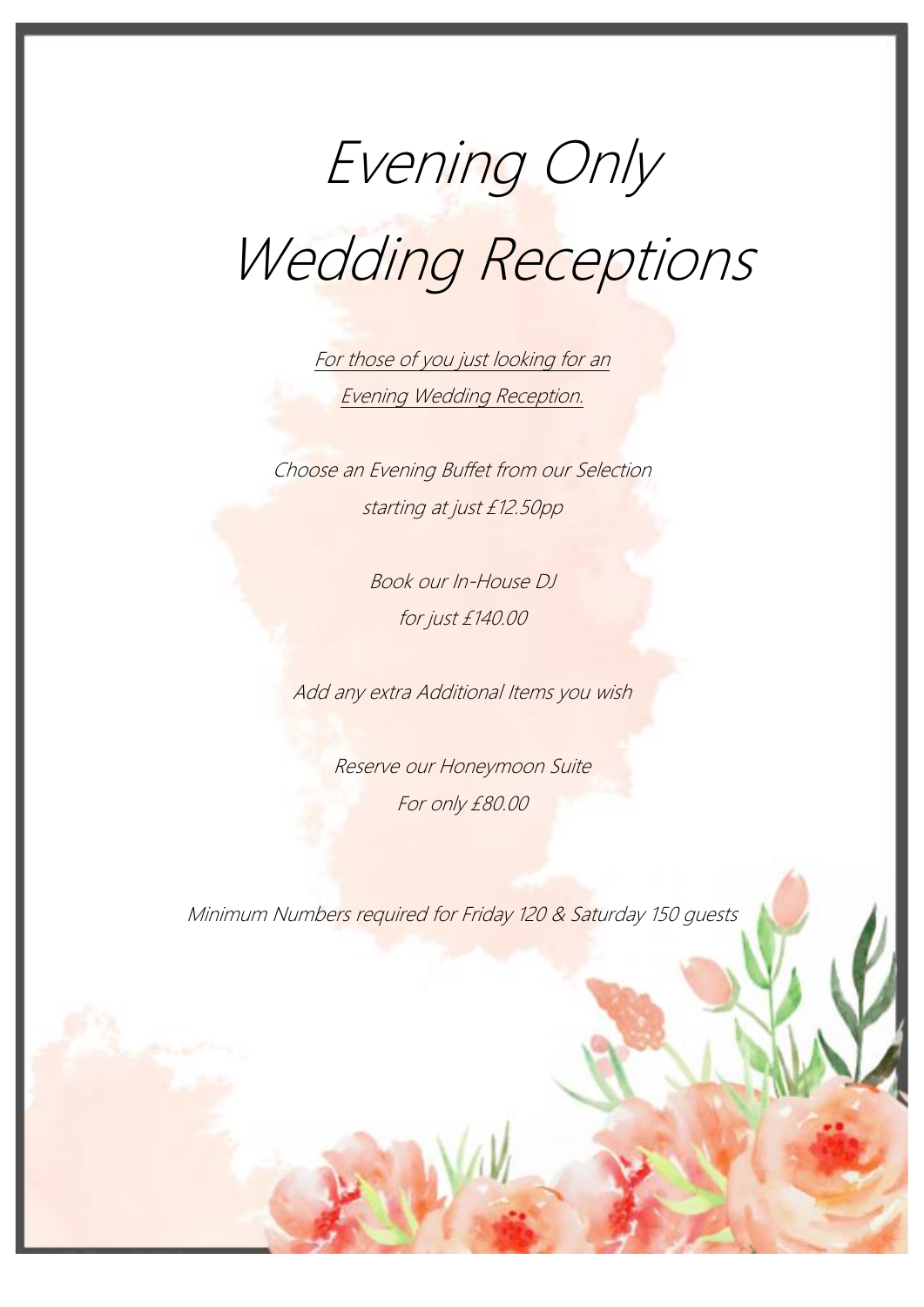### Hotel Accommodation

Blanco's Hotel offers spacious and inviting surroundings, designed to offer you and your guests the best in hotel accommodation. All 63 rooms are beautifully appointed, tastefully decorated in muted, relaxing colours and heavenly beds are adorned with crisp, fresh, white bed linen. Generous bathrooms with fluffy towels all conspire to create a real feeling of a luxurious home from home.

The perfect end to a perfect day must be a stay in the Honeymoon Suite, with a sumo-sized bed and spa style bathroom. Our deluxe suites have been individually designed to make you feel pampered and cosseted. So put your feet up, relax and unwind in your very own private room.

> Prices from £60.00 per Room bed & Breakfast Suites from £80.00 per Room bed & Breakfast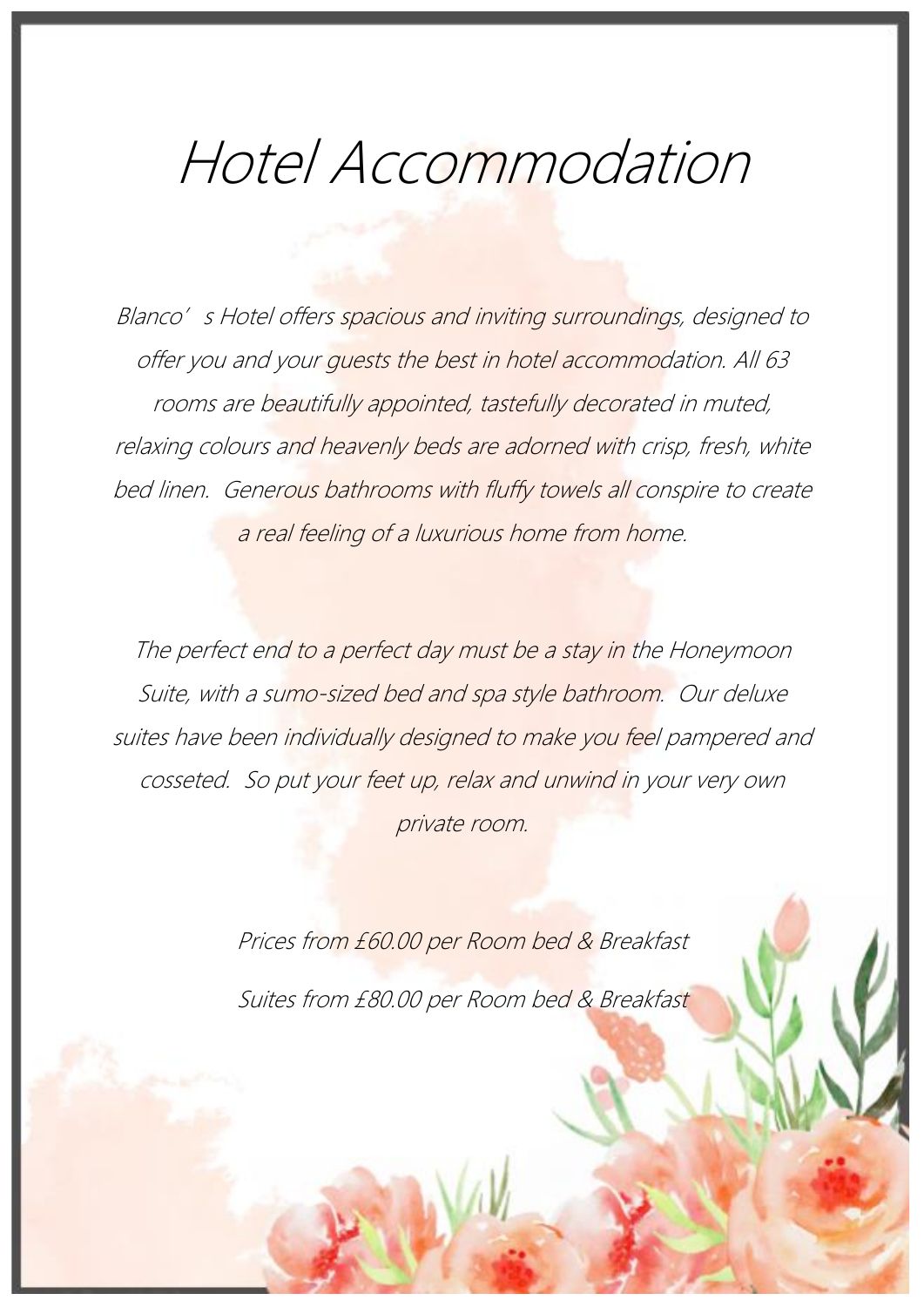Special Offer

### A Grand Wedding for a



Enjoy an intimate Wedding Breakfast with 25 of your close family and friends...

Followed by an Evening Reception to remember!

Price of £1000.00 includes the following: Function Room Hire Bucks Fizz or Lager for Arrival Drinks 4-Course Wedding Breakfast A Glass of Sparkling Wine for the Toast Evening Reception Linen Tablecloths Hire **Napkins** Complimentary Suite for the Bride and Groom to include a Full Welsh Breakfast

Please Note: \*A Grand Wedding for a Grand is only available Sunday – Thursday

> \*A Maximum of 40 Day Guests is required \*A Minimum of 100 Evening Guests is required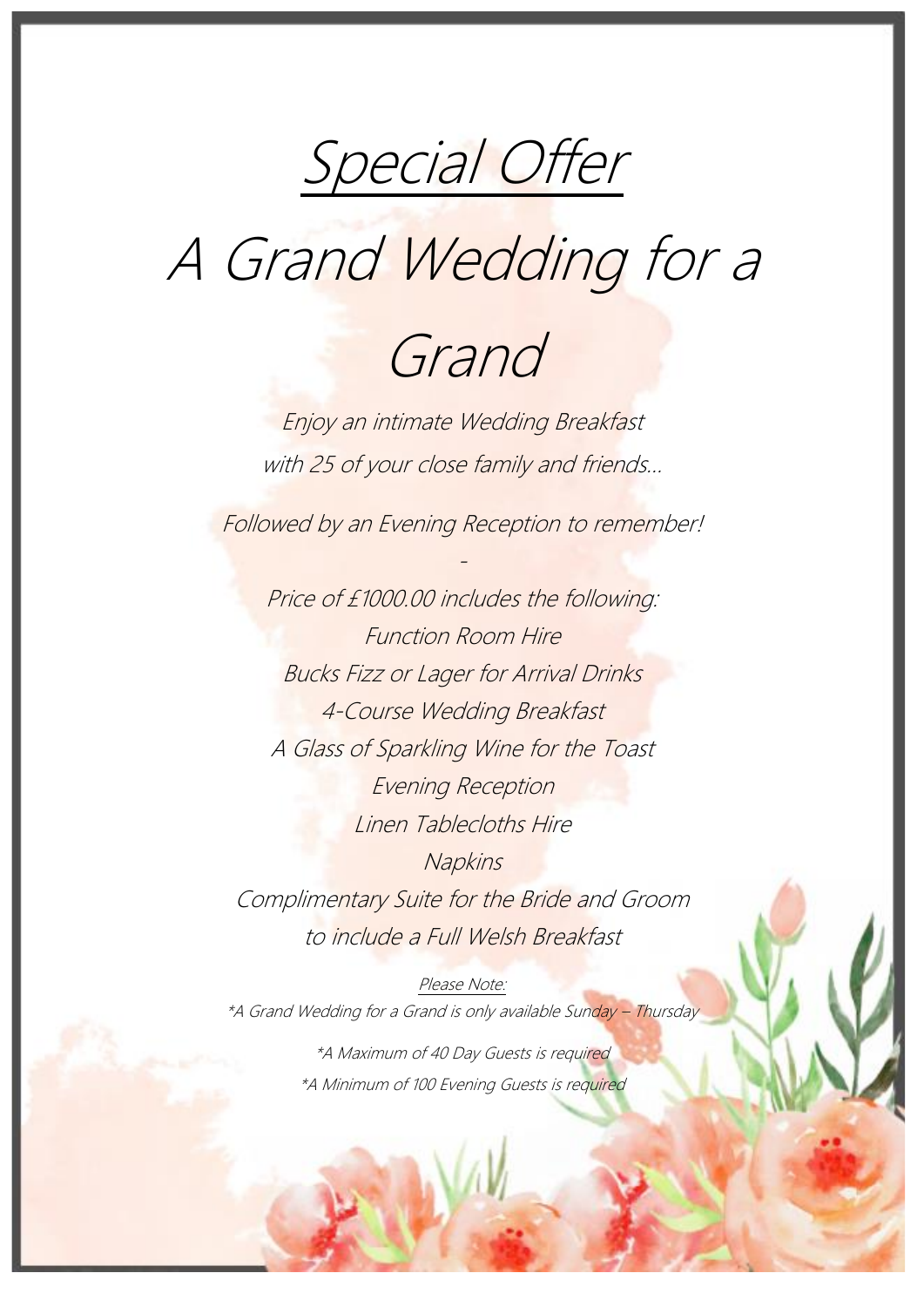### Grand Wedding Menu

Choice of 2 Starters: Soup of your choice Prawn Cocktail Melon with Mixed Berries Pate

~

Choice of 1 Main: (Served with a selection of Seasonal Vegetables) Roast Turkey, Roast Silverside of Beef, Roast Chicken

Choice of Dessert

~

~Coffee

~

After Dinner Toast

~

Evening Buffet Menu: Filled Bridge Rolls Welsh Corned Beef Pasties Open Sandwiches Breaded Chicken Strips A Selection of Quiche Sothern Fries & Dips Selection of Welsh Cheeses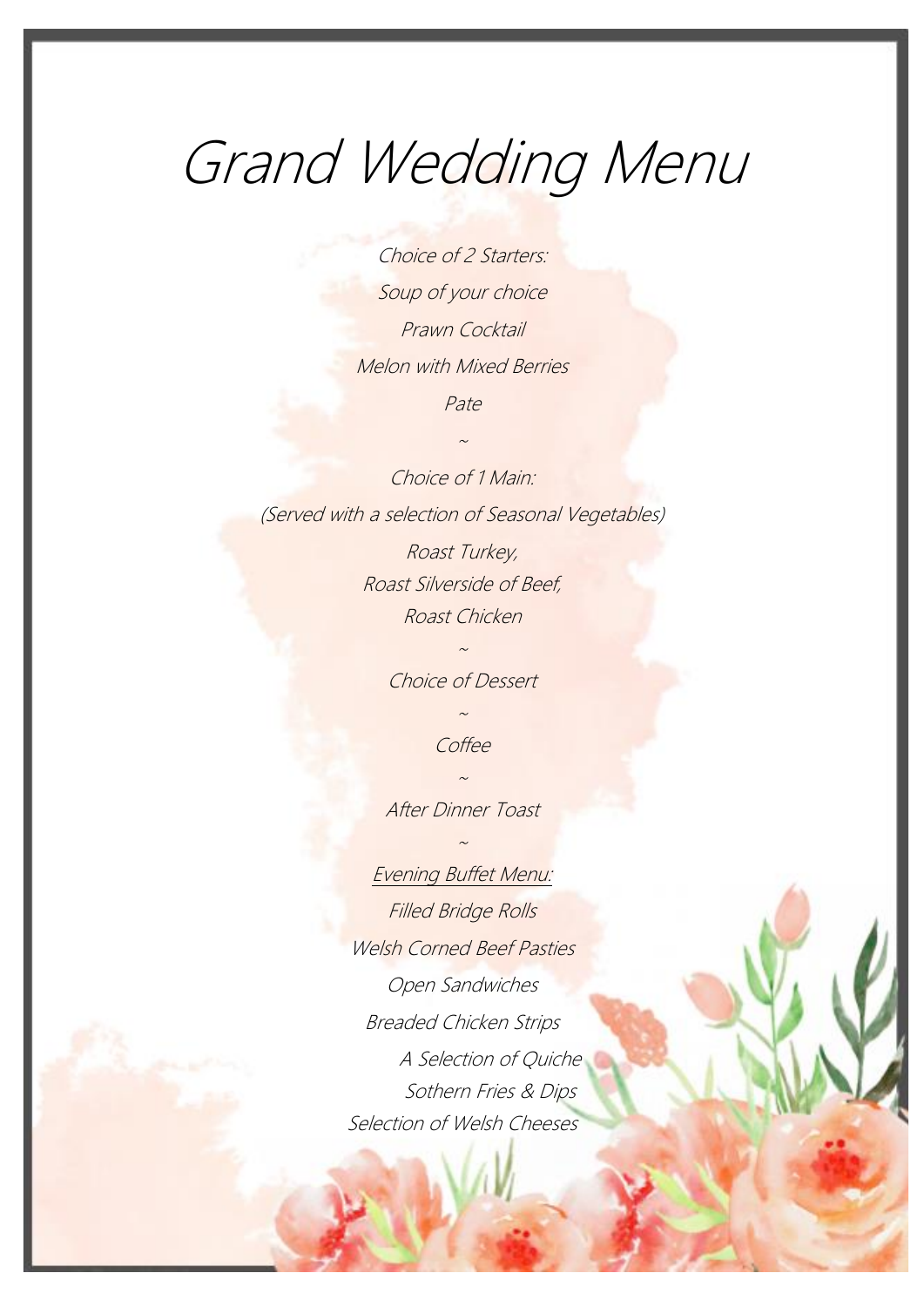### Grand Wedding

### Optional Extras

Resident Disco £140.00

Additional Day Guests £40.00pp

~

 $\sim$ 

Additional Evening Guests £12.50pp

~

Registrar Cost from £200.00 (to be made payable directly to the Registrar) A Grand Wedding Example Quote Based on 40 Day Guests

& 100 Evening Guests

| Quantity                                 | Description          | Amount   | Total    |  |
|------------------------------------------|----------------------|----------|----------|--|
| 25                                       | Grand Package Day    | £1000.00 | £1000.00 |  |
|                                          | Guests               |          |          |  |
| 15                                       | Extra Day Guests     | £40.00   | £600.00  |  |
| $+60$                                    | Evening Guest Buffet | £12.50   | £750.00  |  |
|                                          | Resident DJ          | £140.00  | £140.00  |  |
|                                          |                      |          |          |  |
| Total – Inclusive of 20% VAT<br>£2490.00 |                      |          |          |  |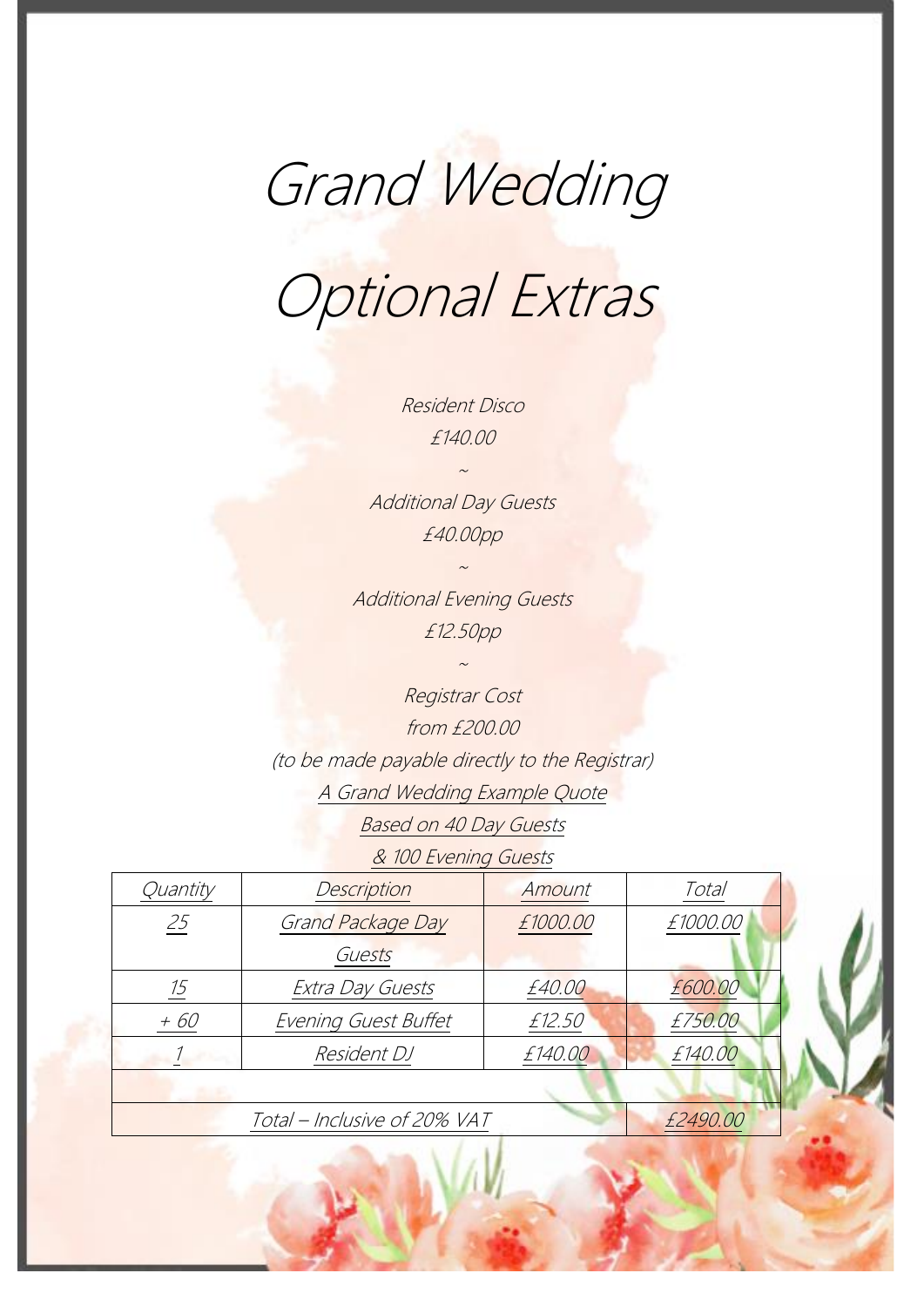### Terms and Conditions:

 $\bullet$  To secure your booking, a deposit of £500 is required (depending on the date of the wedding), along with a signed contract and booking form.

Deposit non-refundable. / transferrable

Second deposit payment is required 1 year prior to the occasion.

**•** Final payment is required six weeks prior to the occasion. Once the final balance is paid, this amount is nonrefundable/transferrable

All prices quoted are inclusive of VAT at 20%.

Ceremony Room Hire from £200.00